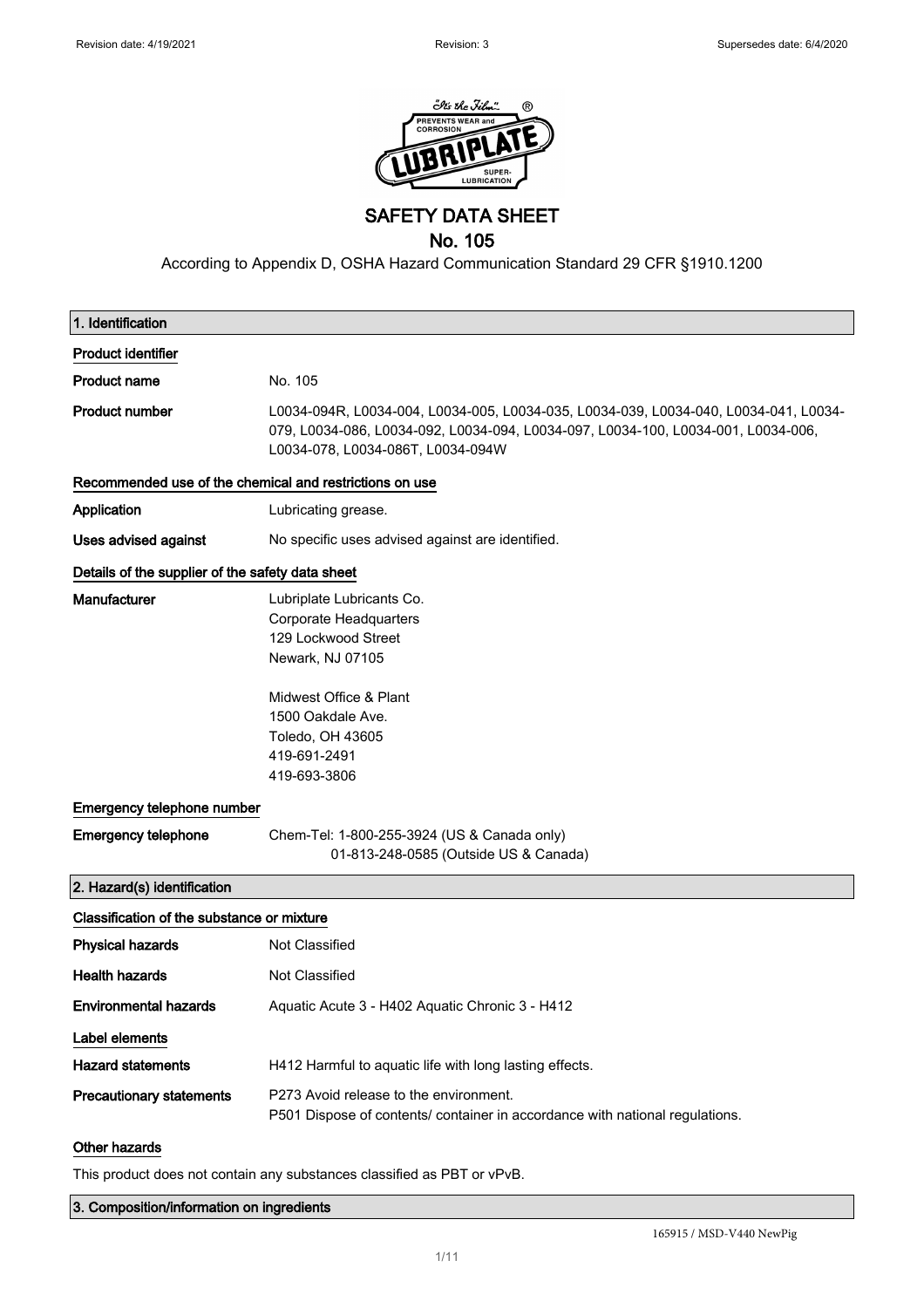### **Mixtures**

| viiviai eg                                                           |                                                                                                                                                                                                                                                                                                                                                                                                                                                                                                                                                                                                                                                                                               |  |
|----------------------------------------------------------------------|-----------------------------------------------------------------------------------------------------------------------------------------------------------------------------------------------------------------------------------------------------------------------------------------------------------------------------------------------------------------------------------------------------------------------------------------------------------------------------------------------------------------------------------------------------------------------------------------------------------------------------------------------------------------------------------------------|--|
| Distillates (petroleum), hydrotreated heavy naphthenic               | 60-100%                                                                                                                                                                                                                                                                                                                                                                                                                                                                                                                                                                                                                                                                                       |  |
| CAS number: 64742-52-5                                               |                                                                                                                                                                                                                                                                                                                                                                                                                                                                                                                                                                                                                                                                                               |  |
| Classification<br>Not Classified                                     |                                                                                                                                                                                                                                                                                                                                                                                                                                                                                                                                                                                                                                                                                               |  |
| zinc oxide                                                           | $1 - 5%$                                                                                                                                                                                                                                                                                                                                                                                                                                                                                                                                                                                                                                                                                      |  |
| CAS number: 1314-13-2                                                |                                                                                                                                                                                                                                                                                                                                                                                                                                                                                                                                                                                                                                                                                               |  |
| M factor (Acute) = $1$                                               | M factor (Chronic) = $1$                                                                                                                                                                                                                                                                                                                                                                                                                                                                                                                                                                                                                                                                      |  |
| Classification<br>Aquatic Acute 1 - H400<br>Aquatic Chronic 1 - H410 |                                                                                                                                                                                                                                                                                                                                                                                                                                                                                                                                                                                                                                                                                               |  |
|                                                                      | The full text for all hazard statements is displayed in Section 16.                                                                                                                                                                                                                                                                                                                                                                                                                                                                                                                                                                                                                           |  |
| <b>Composition comments</b>                                          | * The exact percentage withheld as a trade secret in accordance with 29 CFR 1910.1200.                                                                                                                                                                                                                                                                                                                                                                                                                                                                                                                                                                                                        |  |
| 4. First-aid measures                                                |                                                                                                                                                                                                                                                                                                                                                                                                                                                                                                                                                                                                                                                                                               |  |
| Description of first aid measures                                    |                                                                                                                                                                                                                                                                                                                                                                                                                                                                                                                                                                                                                                                                                               |  |
| General information                                                  | Get medical attention immediately. Show this Safety Data Sheet to the medical personnel.                                                                                                                                                                                                                                                                                                                                                                                                                                                                                                                                                                                                      |  |
| <b>Inhalation</b>                                                    | Remove affected person from source of contamination. Move affected person to fresh air and<br>keep warm and at rest in a position comfortable for breathing. Maintain an open airway.<br>Loosen tight clothing such as collar, tie or belt. When breathing is difficult, properly trained<br>personnel may assist affected person by administering oxygen. Place unconscious person on<br>their side in the recovery position and ensure breathing can take place.                                                                                                                                                                                                                            |  |
| Ingestion                                                            | Rinse mouth thoroughly with water. Give a few small glasses of water or milk to drink. Stop if<br>the affected person feels sick as vomiting may be dangerous. Do not induce vomiting unless<br>under the direction of medical personnel. If vomiting occurs, the head should be kept low so<br>that vomit does not enter the lungs. Never give anything by mouth to an unconscious person.<br>Move affected person to fresh air and keep warm and at rest in a position comfortable for<br>breathing. Place unconscious person on their side in the recovery position and ensure<br>breathing can take place. Maintain an open airway. Loosen tight clothing such as collar, tie or<br>belt. |  |
| <b>Skin Contact</b>                                                  | Rinse with water.                                                                                                                                                                                                                                                                                                                                                                                                                                                                                                                                                                                                                                                                             |  |
| Eye contact                                                          | Rinse immediately with plenty of water. Remove any contact lenses and open eyelids wide                                                                                                                                                                                                                                                                                                                                                                                                                                                                                                                                                                                                       |  |

Protection of first aiders First aid personnel should wear appropriate protective equipment during any rescue.

Most important symptoms and effects, both acute and delayed

| General information | See Section 11 for additional information on health hazards. The severity of the symptoms<br>described will vary dependent on the concentration and the length of exposure. |
|---------------------|-----------------------------------------------------------------------------------------------------------------------------------------------------------------------------|
| <b>Inhalation</b>   | A single exposure may cause the following adverse effects: Temporary irritation.                                                                                            |
| Ingestion           | May cause discomfort if swallowed. May cause stomach pain or vomiting.                                                                                                      |
| Skin contact        | Prolonged contact may cause dryness of the skin.                                                                                                                            |
| Eye contact         | May be slightly irritating to eyes.                                                                                                                                         |

apart. Continue to rinse for at least 10 minutes.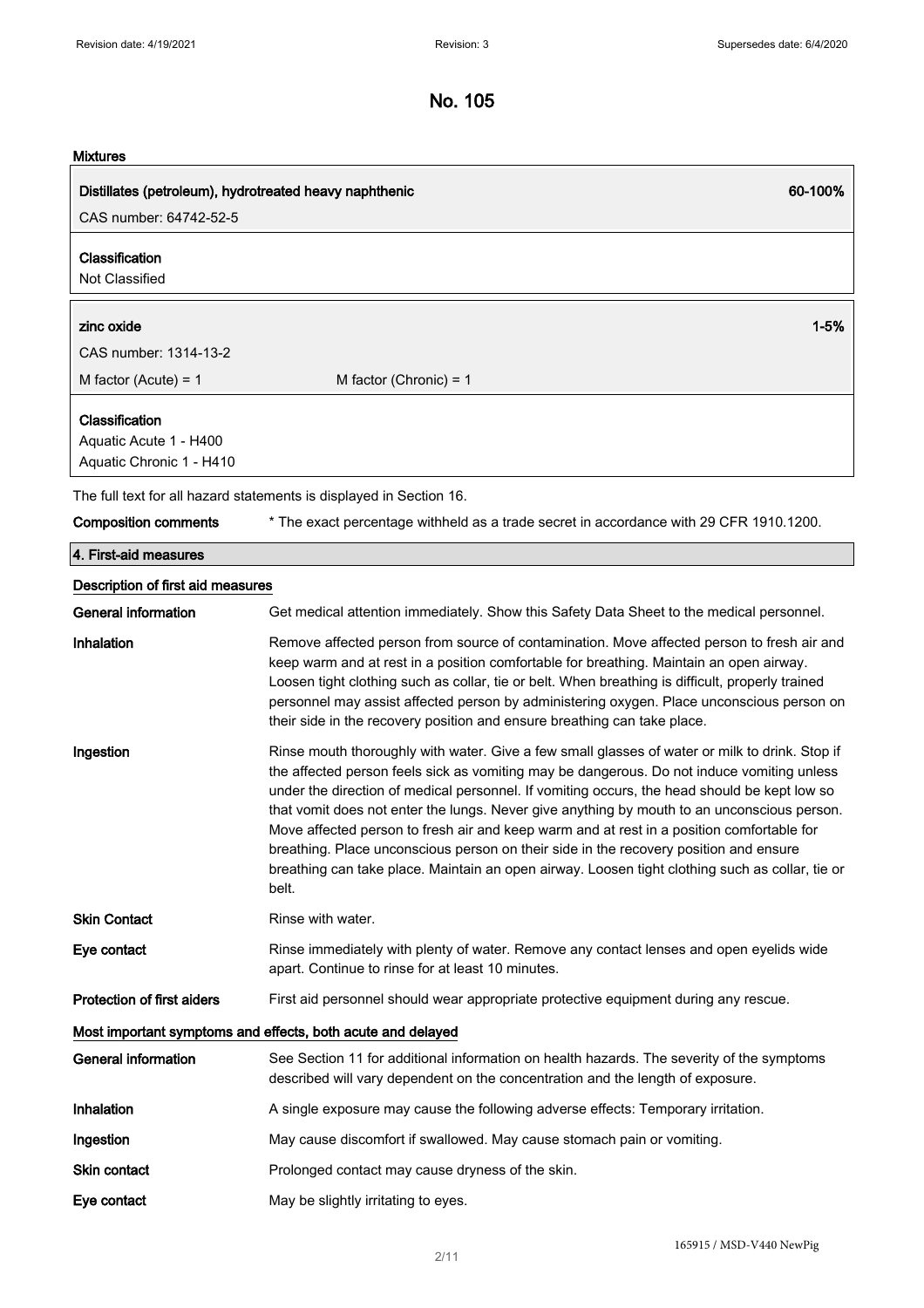# Indication of immediate medical attention and special treatment needed

| Notes for the doctor                                  | Treat symptomatically.                                                                                                                                                                                                                                                                                                                                                                                                                                                |
|-------------------------------------------------------|-----------------------------------------------------------------------------------------------------------------------------------------------------------------------------------------------------------------------------------------------------------------------------------------------------------------------------------------------------------------------------------------------------------------------------------------------------------------------|
| 5. Fire-fighting measures                             |                                                                                                                                                                                                                                                                                                                                                                                                                                                                       |
| <b>Extinguishing media</b>                            |                                                                                                                                                                                                                                                                                                                                                                                                                                                                       |
| Suitable extinguishing media                          | The product is not flammable. Extinguish with alcohol-resistant foam, carbon dioxide, dry<br>powder or water fog. Use fire-extinguishing media suitable for the surrounding fire.                                                                                                                                                                                                                                                                                     |
| Unsuitable extinguishing<br>media                     | Do not use water jet as an extinguisher, as this will spread the fire.                                                                                                                                                                                                                                                                                                                                                                                                |
| Special hazards arising from the substance or mixture |                                                                                                                                                                                                                                                                                                                                                                                                                                                                       |
| Specific hazards                                      | None known.                                                                                                                                                                                                                                                                                                                                                                                                                                                           |
| Hazardous combustion<br>products                      | Thermal decomposition or combustion products may include the following substances:<br>Harmful gases or vapors.                                                                                                                                                                                                                                                                                                                                                        |
| <b>Advice for firefighters</b>                        |                                                                                                                                                                                                                                                                                                                                                                                                                                                                       |
| Protective actions during<br>firefighting             | Avoid breathing fire gases or vapors. Evacuate area. Cool containers exposed to heat with<br>water spray and remove them from the fire area if it can be done without risk. Cool containers<br>exposed to flames with water until well after the fire is out. Avoid discharge to the aquatic<br>environment. Control run-off water by containing and keeping it out of sewers and<br>watercourses. If risk of water pollution occurs, notify appropriate authorities. |
| Special protective equipment<br>for firefighters      | Wear positive-pressure self-contained breathing apparatus (SCBA) and appropriate protective<br>clothing. Standard Firefighter's clothing including helmets, protective boots and gloves will<br>provide a basic level of protection for chemical incidents.                                                                                                                                                                                                           |

### 6. Accidental release measures

## Personal precautions, protective equipment and emergency procedures

| Personal precautions                                 | No action shall be taken without appropriate training or involving any personal risk. Keep<br>unnecessary and unprotected personnel away from the spillage. Wear protective clothing as<br>described in Section 8 of this safety data sheet. Follow precautions for safe handling<br>described in this safety data sheet. Wash thoroughly after dealing with a spillage. Ensure<br>procedures and training for emergency decontamination and disposal are in place. Do not<br>touch or walk into spilled material.                                                                                                                    |
|------------------------------------------------------|---------------------------------------------------------------------------------------------------------------------------------------------------------------------------------------------------------------------------------------------------------------------------------------------------------------------------------------------------------------------------------------------------------------------------------------------------------------------------------------------------------------------------------------------------------------------------------------------------------------------------------------|
| <b>Environmental precautions</b>                     |                                                                                                                                                                                                                                                                                                                                                                                                                                                                                                                                                                                                                                       |
| <b>Environmental precautions</b>                     | Avoid discharge into drains or watercourses or onto the ground. Avoid discharge to the<br>aquatic environment. Large Spillages: Inform the relevant authorities if environmental pollution<br>occurs (sewers, waterways, soil or air).                                                                                                                                                                                                                                                                                                                                                                                                |
| Methods and material for containment and cleaning up |                                                                                                                                                                                                                                                                                                                                                                                                                                                                                                                                                                                                                                       |
| Methods for cleaning up                              | Wear protective clothing as described in Section 8 of this safety data sheet. Clear up spills<br>immediately and dispose of waste safely. Approach the spillage from upwind. Collect spillage<br>with a shovel and broom, or similar and reuse, if possible. Collect and place in suitable waste<br>disposal containers and seal securely. Flush contaminated area with plenty of water. Wash<br>thoroughly after dealing with a spillage. Dangerous for the environment. Do not empty into<br>drains. Dispose of waste to licensed waste disposal site in accordance with the requirements<br>of the local Waste Disposal Authority. |
| Reference to other sections                          | For personal protection, see Section 8. See Section 11 for additional information on health<br>hazards. See Section 12 for additional information on ecological hazards. For waste disposal,<br>see Section 13.                                                                                                                                                                                                                                                                                                                                                                                                                       |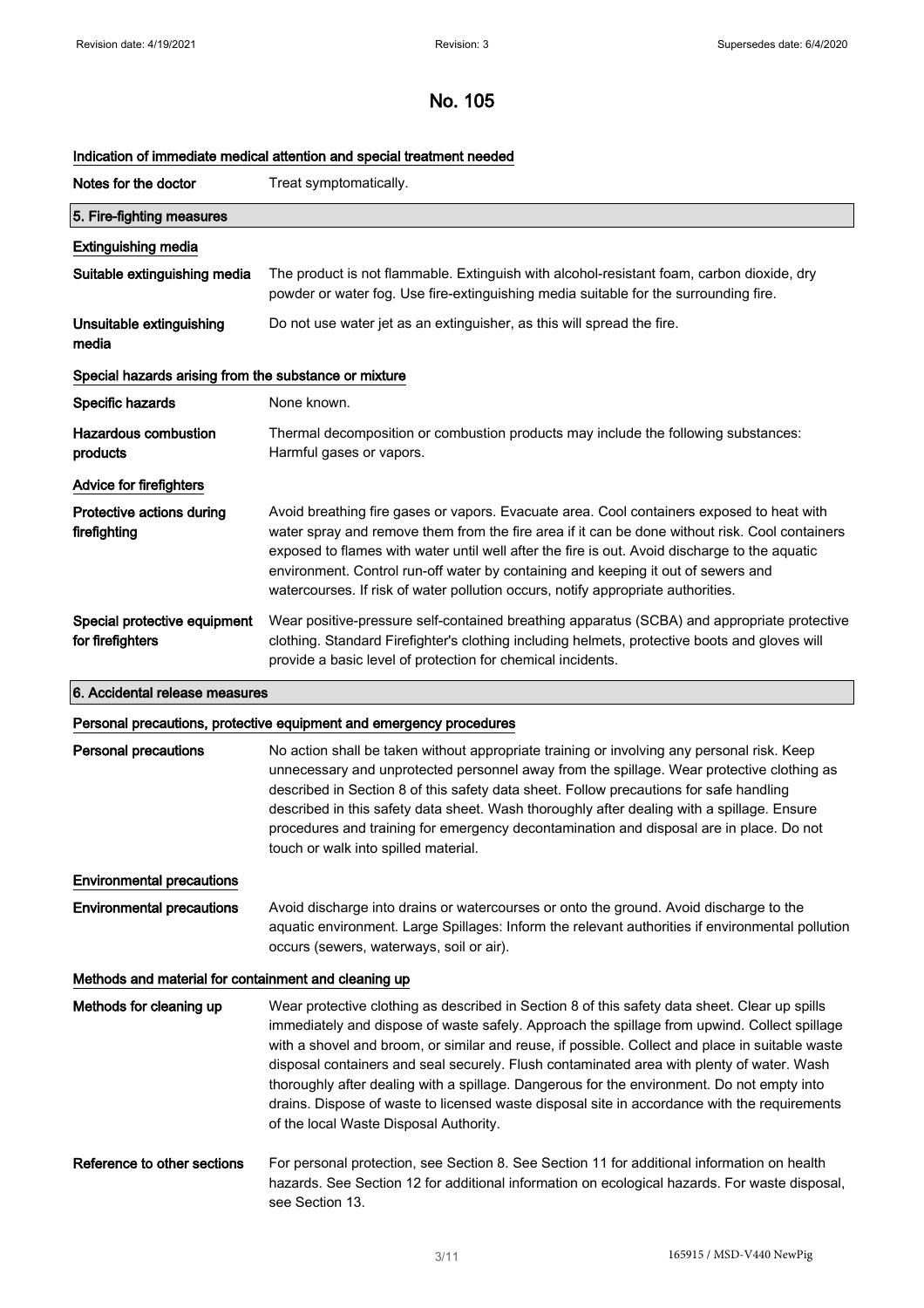### 7. Handling and storage

| Precautions for safe handling             |                                                                                                                                                                                                                                                                                                                                                                                                                                                 |
|-------------------------------------------|-------------------------------------------------------------------------------------------------------------------------------------------------------------------------------------------------------------------------------------------------------------------------------------------------------------------------------------------------------------------------------------------------------------------------------------------------|
| Usage precautions                         | Read and follow manufacturer's recommendations. Wear protective clothing as described in<br>Section 8 of this safety data sheet. Keep away from food, drink and animal feeding stuffs.<br>Keep container tightly sealed when not in use. Avoid discharge to the aquatic environment.<br>Do not handle until all safety precautions have been read and understood. Do not handle<br>broken packages without protective equipment.                |
| Advice on general<br>occupational hygiene | Wash promptly if skin becomes contaminated. Take off contaminated clothing and wash<br>before reuse. Wash contaminated clothing before reuse. Do not eat, drink or smoke when<br>using this product. Wash at the end of each work shift and before eating, smoking and using<br>the toilet. Change work clothing daily before leaving workplace.                                                                                                |
|                                           | Conditions for safe storage, including any incompatibilities                                                                                                                                                                                                                                                                                                                                                                                    |
| Storage precautions                       | Store away from incompatible materials (see Section 10). Store in accordance with local<br>regulations. Keep only in the original container. Keep container tightly closed, in a cool, well<br>ventilated place. Keep containers upright. Protect containers from damage. Utilize retaining<br>walls to prevent soil and water pollution in the event of spillage. The storage area floor should<br>be leak-tight, jointless and not absorbent. |
| Storage class                             | Miscellaneous hazardous material storage.                                                                                                                                                                                                                                                                                                                                                                                                       |
| Specific end uses(s)                      |                                                                                                                                                                                                                                                                                                                                                                                                                                                 |
| Specific end use(s)                       | The identified uses for this product are detailed in Section 1.                                                                                                                                                                                                                                                                                                                                                                                 |

#### 8. Exposure controls/Personal protection

### Control parameters

#### Occupational exposure limits

### Distillates (petroleum), hydrotreated heavy naphthenic

Mineral oil, excluding metal working fluids (pure, highly and severely refined) ACGIH

### zinc oxide

Long-term exposure limit (8-hour TWA): OSHA 5 mg/m<sup>3</sup> fume Long-term exposure limit (8-hour TWA): OSHA 15 mg/m<sup>3</sup> total dust Long-term exposure limit (8-hour TWA): ACGIH 2 mg/m<sup>3</sup> respirable fraction Short-term exposure limit (15-minute): ACGIH 10 mg/m<sup>3</sup> respirable fraction Long-term exposure limit (8-hour TWA): OSHA 5 mg/m<sup>3</sup> respirable fraction OSHA = Occupational Safety and Health Administration. ACGIH = American Conference of Governmental Industrial Hygienists.

## zinc oxide (CAS: 1314-13-2)

Immediate danger to life and health 500 mg/m³

#### Exposure controls

Protective equipment

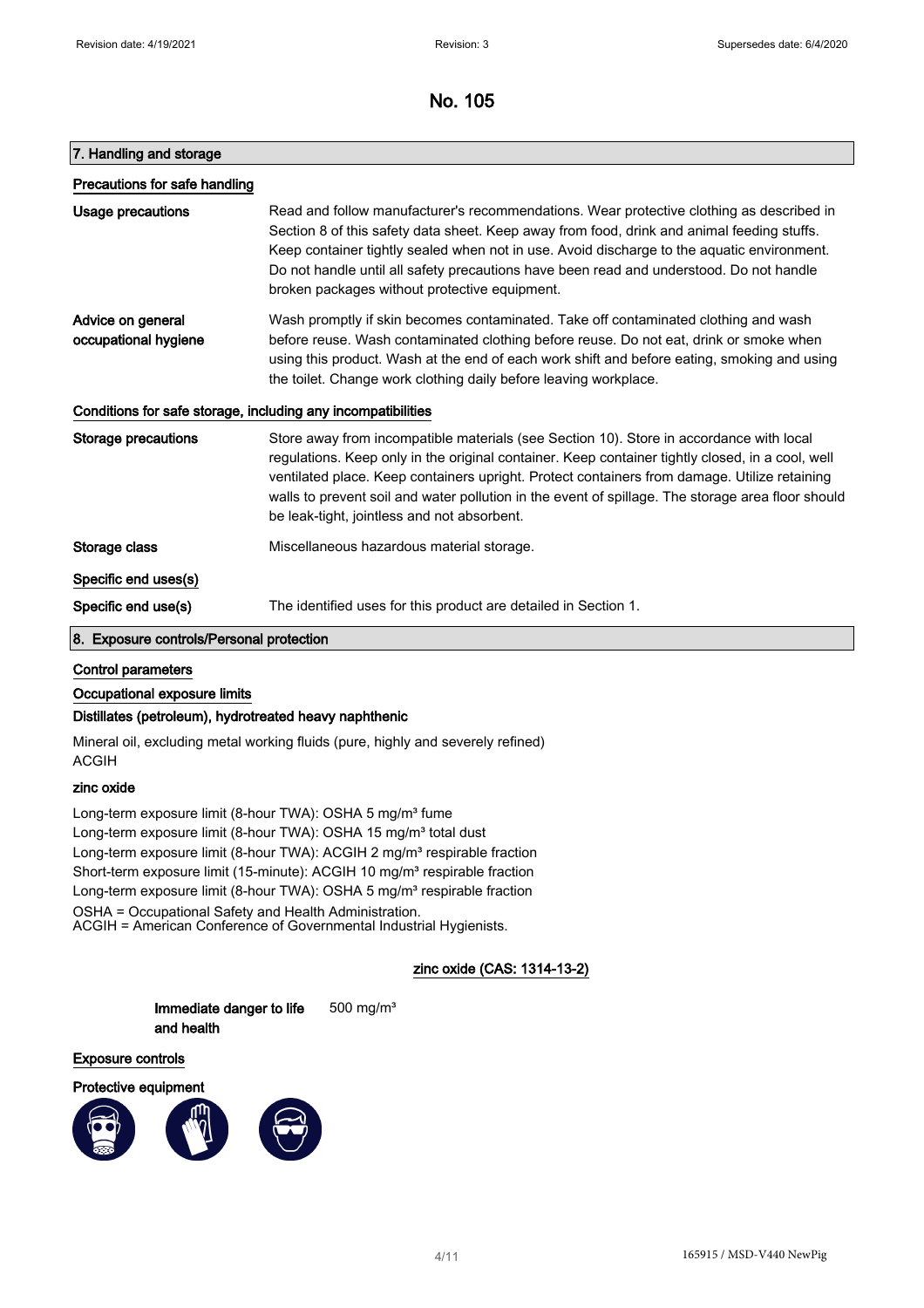| Appropriate engineering<br>controls       | Provide adequate ventilation. Personal, workplace environment or biological monitoring may<br>be required to determine the effectiveness of the ventilation or other control measures and/or<br>the necessity to use respiratory protective equipment. Use process enclosures, local exhaust<br>ventilation or other engineering controls as the primary means to minimize worker exposure.<br>Personal protective equipment should only be used if worker exposure cannot be controlled<br>adequately by the engineering control measures. Ensure control measures are regularly<br>inspected and maintained. Ensure operatives are trained to minimize exposure.                                                                          |
|-------------------------------------------|---------------------------------------------------------------------------------------------------------------------------------------------------------------------------------------------------------------------------------------------------------------------------------------------------------------------------------------------------------------------------------------------------------------------------------------------------------------------------------------------------------------------------------------------------------------------------------------------------------------------------------------------------------------------------------------------------------------------------------------------|
| Eye/face protection                       | Eyewear complying with an approved standard should be worn if a risk assessment indicates<br>eye contact is possible. Personal protective equipment for eye and face protection should<br>comply with OSHA 1910.133. Unless the assessment indicates a higher degree of protection<br>is required, the following protection should be worn: Tight-fitting safety glasses.                                                                                                                                                                                                                                                                                                                                                                   |
| Hand protection                           | Chemical-resistant, impervious gloves complying with an approved standard should be worn if<br>a risk assessment indicates skin contact is possible. The most suitable glove should be<br>chosen in consultation with the glove supplier/manufacturer, who can provide information<br>about the breakthrough time of the glove material. To protect hands from chemicals, gloves<br>should comply with OSHA 1910.138 and be demonstrated to be impervious to the chemical<br>and resist degradation. Considering the data specified by the glove manufacturer, check<br>during use that the gloves are retaining their protective properties and change them as soon<br>as any deterioration is detected. Frequent changes are recommended. |
| Other skin and body<br>protection         | Appropriate footwear and additional protective clothing complying with an approved standard<br>should be worn if a risk assessment indicates skin contamination is possible.                                                                                                                                                                                                                                                                                                                                                                                                                                                                                                                                                                |
| Hygiene measures                          | Provide eyewash station and safety shower. Contaminated work clothing should not be<br>allowed out of the workplace. Wash contaminated clothing before reuse. Clean equipment<br>and the work area every day. Good personal hygiene procedures should be implemented.<br>Wash at the end of each work shift and before eating, smoking and using the toilet. When<br>using do not eat, drink or smoke. Preventive industrial medical examinations should be carried<br>out. Warn cleaning personnel of any hazardous properties of the product.                                                                                                                                                                                             |
| <b>Respiratory protection</b>             | Respiratory protection complying with an approved standard should be worn if a risk<br>assessment indicates inhalation of contaminants is possible. Ensure all respiratory protective<br>equipment is suitable for its intended use and is NIOSH approved. Check that the respirator<br>fits tightly and the filter is changed regularly. Gas and combination filter cartridges should<br>comply with OSHA 1910.134. Full face mask respirators with replaceable filter cartridges<br>should comply with OSHA 1910.134. Half mask and quarter mask respirators with replaceable<br>filter cartridges should comply with OSHA 1910.134.                                                                                                      |
| <b>Environmental exposure</b><br>controls | Keep container tightly sealed when not in use. Emissions from ventilation or work process<br>equipment should be checked to ensure they comply with the requirements of environmental<br>protection legislation. In some cases, fume scrubbers, filters or engineering modifications to<br>the process equipment will be necessary to reduce emissions to acceptable levels.                                                                                                                                                                                                                                                                                                                                                                |

# 9. Physical and chemical properties

| Information on basic physical and chemical properties |                                        |
|-------------------------------------------------------|----------------------------------------|
| Appearance                                            | Solid.                                 |
| Color                                                 | White/off-white                        |
| Odor                                                  | Mild.                                  |
| Odor threshold                                        | Not available.                         |
| рH                                                    | Not available.                         |
| Melting point                                         | Not available.                         |
| Initial boiling point and range                       | $>288^{\circ}$ C ( $>550.4^{\circ}$ F) |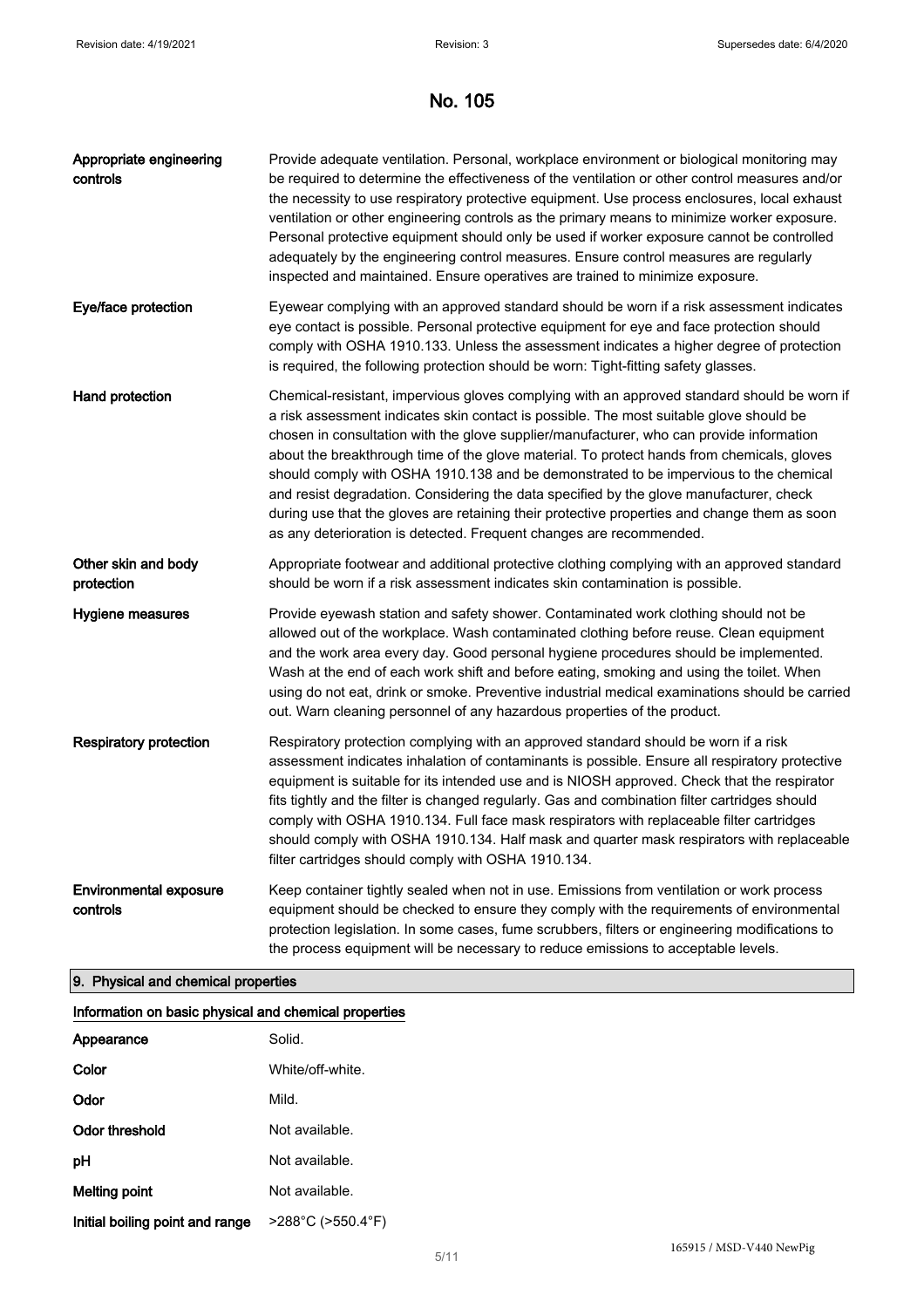| Flash point                                     | > 185°C/359.6°F Cleveland open cup.                                                                                                                                    |
|-------------------------------------------------|------------------------------------------------------------------------------------------------------------------------------------------------------------------------|
| <b>Evaporation rate</b>                         | $< 0.01$ (butyl acetate = 1)                                                                                                                                           |
| Upper/lower flammability or<br>explosive limits | Not available.                                                                                                                                                         |
| Vapor pressure                                  | <0.0013 kPa @ 25°C                                                                                                                                                     |
| Vapor density                                   | > 5                                                                                                                                                                    |
| <b>Relative density</b>                         | $0.89 - 0.93$                                                                                                                                                          |
| Solubility(ies)                                 | Insoluble in water.                                                                                                                                                    |
| <b>Partition coefficient</b>                    | Not available.                                                                                                                                                         |
| Auto-ignition temperature                       | Not available.                                                                                                                                                         |
| <b>Decomposition Temperature</b>                | Not available.                                                                                                                                                         |
| <b>Viscosity</b>                                | Not available.                                                                                                                                                         |
| <b>Explosive properties</b>                     | Not applicable.                                                                                                                                                        |
| <b>Oxidizing properties</b>                     | Not available.                                                                                                                                                         |
| Other information                               | None.                                                                                                                                                                  |
| 10. Stability and reactivity                    |                                                                                                                                                                        |
| Reactivity                                      | See the other subsections of this section for further details.                                                                                                         |
| <b>Stability</b>                                | Stable at normal ambient temperatures and when used as recommended. Stable under the<br>prescribed storage conditions.                                                 |
| Possibility of hazardous<br>reactions           | No potentially hazardous reactions known.                                                                                                                              |
| <b>Conditions to avoid</b>                      | There are no known conditions that are likely to result in a hazardous situation.                                                                                      |
| Materials to avoid                              | No specific material or group of materials is likely to react with the product to produce a<br>hazardous situation.                                                    |
| Hazardous decomposition<br>products             | Does not decompose when used and stored as recommended. Thermal decomposition or<br>combustion products may include the following substances: Harmful gases or vapors. |
| 11. Toxicological information                   |                                                                                                                                                                        |
| Information on toxicological effects            |                                                                                                                                                                        |
| Acute toxicity - oral                           |                                                                                                                                                                        |
| Summary                                         | Based on available data the classification criteria are not met.                                                                                                       |
| Notes (oral LD <sub>50</sub> )                  | Based on available data the classification criteria are not met.                                                                                                       |
| Acute toxicity - dermal<br>Summary              | Based on available data the classification criteria are not met.                                                                                                       |
|                                                 | Based on available data the classification criteria are not met.                                                                                                       |
| Notes (dermal LD <sub>50</sub> )                |                                                                                                                                                                        |
| Acute toxicity - inhalation<br><b>Summary</b>   | Based on available data the classification criteria are not met.                                                                                                       |
|                                                 |                                                                                                                                                                        |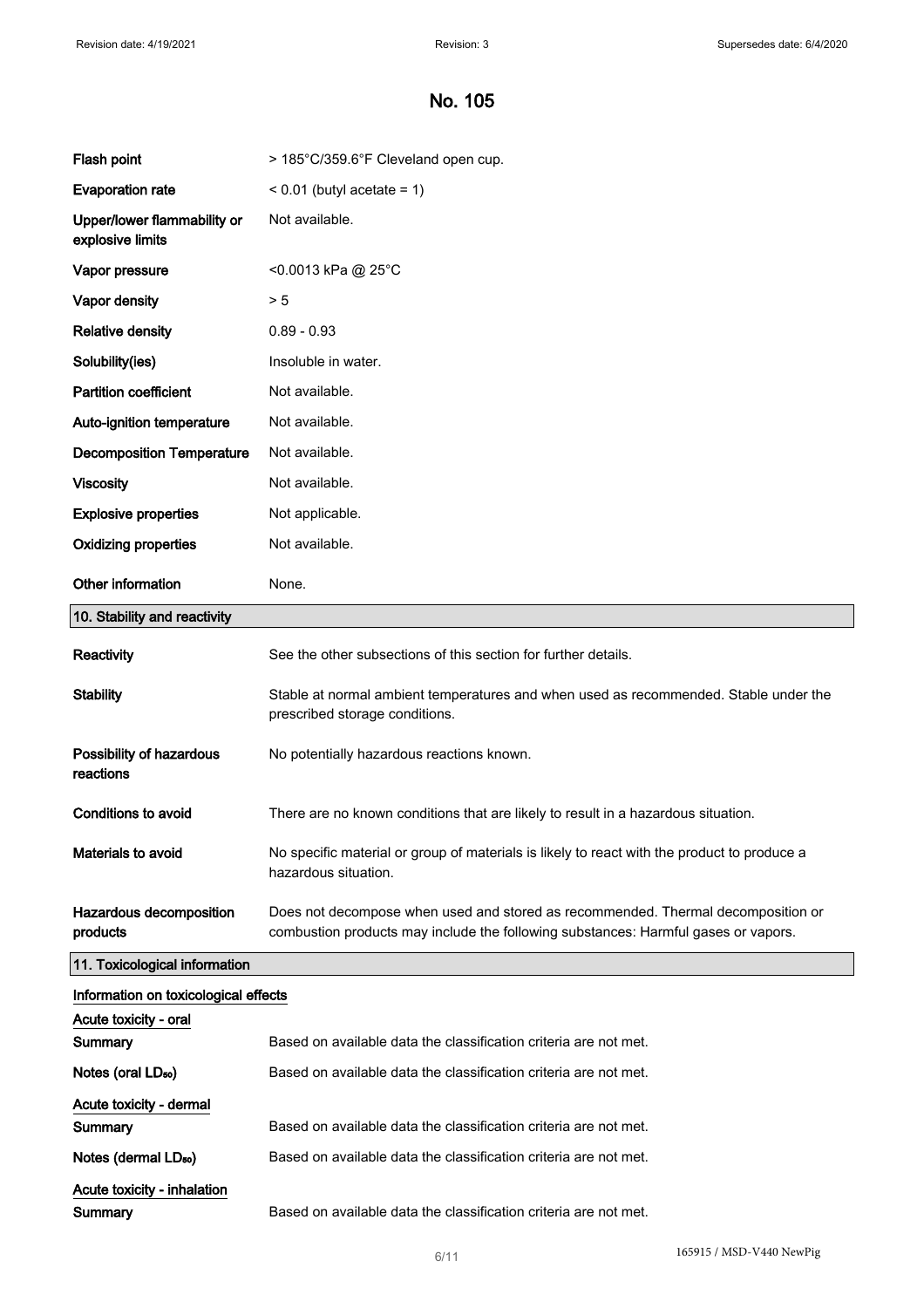| Notes (inhalation LC <sub>50</sub> )               | Based on available data the classification criteria are not met.                                               |
|----------------------------------------------------|----------------------------------------------------------------------------------------------------------------|
| Skin corrosion/irritation                          |                                                                                                                |
| Summary                                            | Based on available data the classification criteria are not met.                                               |
| Animal data                                        | Based on available data the classification criteria are not met.                                               |
| Serious eye damage/irritation                      |                                                                                                                |
| Summary                                            | Based on available data the classification criteria are not met.                                               |
| Serious eye damage/irritation                      | Based on available data the classification criteria are not met.                                               |
| <b>Respiratory sensitization</b>                   |                                                                                                                |
| Summary                                            | Based on available data the classification criteria are not met.                                               |
| <b>Respiratory sensitization</b>                   | Based on available data the classification criteria are not met.                                               |
| <b>Skin sensitization</b>                          |                                                                                                                |
| Summary                                            | Based on available data the classification criteria are not met.                                               |
| <b>Skin sensitization</b>                          | Based on available data the classification criteria are not met.                                               |
| Germ cell mutagenicity                             |                                                                                                                |
| Summary                                            | Based on available data the classification criteria are not met.                                               |
| Genotoxicity - in vitro                            | Based on available data the classification criteria are not met.                                               |
| Carcinogenicity                                    |                                                                                                                |
| Summary                                            | Based on available data the classification criteria are not met.                                               |
| Carcinogenicity                                    | Based on available data the classification criteria are not met.                                               |
| <b>IARC carcinogenicity</b>                        | None of the ingredients are listed or exempt.                                                                  |
| <b>Reproductive toxicity</b>                       |                                                                                                                |
| Summary                                            | Based on available data the classification criteria are not met.                                               |
| Reproductive toxicity - fertility                  | Based on available data the classification criteria are not met.                                               |
| Reproductive toxicity -<br>development             | Based on available data the classification criteria are not met.                                               |
| Specific target organ toxicity - single exposure   |                                                                                                                |
| Summary                                            | Based on available data the classification criteria are not met.                                               |
| STOT - single exposure                             | Not classified as a specific target organ toxicant after a single exposure.                                    |
| Specific target organ toxicity - repeated exposure |                                                                                                                |
| Summary                                            | Based on available data the classification criteria are not met.                                               |
| STOT - repeated exposure                           | Not classified as a specific target organ toxicant after repeated exposure.                                    |
| <b>Aspiration hazard</b>                           |                                                                                                                |
| Summary                                            | Not relevant. Solid.                                                                                           |
| <b>Aspiration hazard</b>                           | Not relevant. Solid.                                                                                           |
| <b>General information</b>                         | The severity of the symptoms described will vary dependent on the concentration and the<br>length of exposure. |
| Inhalation                                         | A single exposure may cause the following adverse effects: Temporary irritation.                               |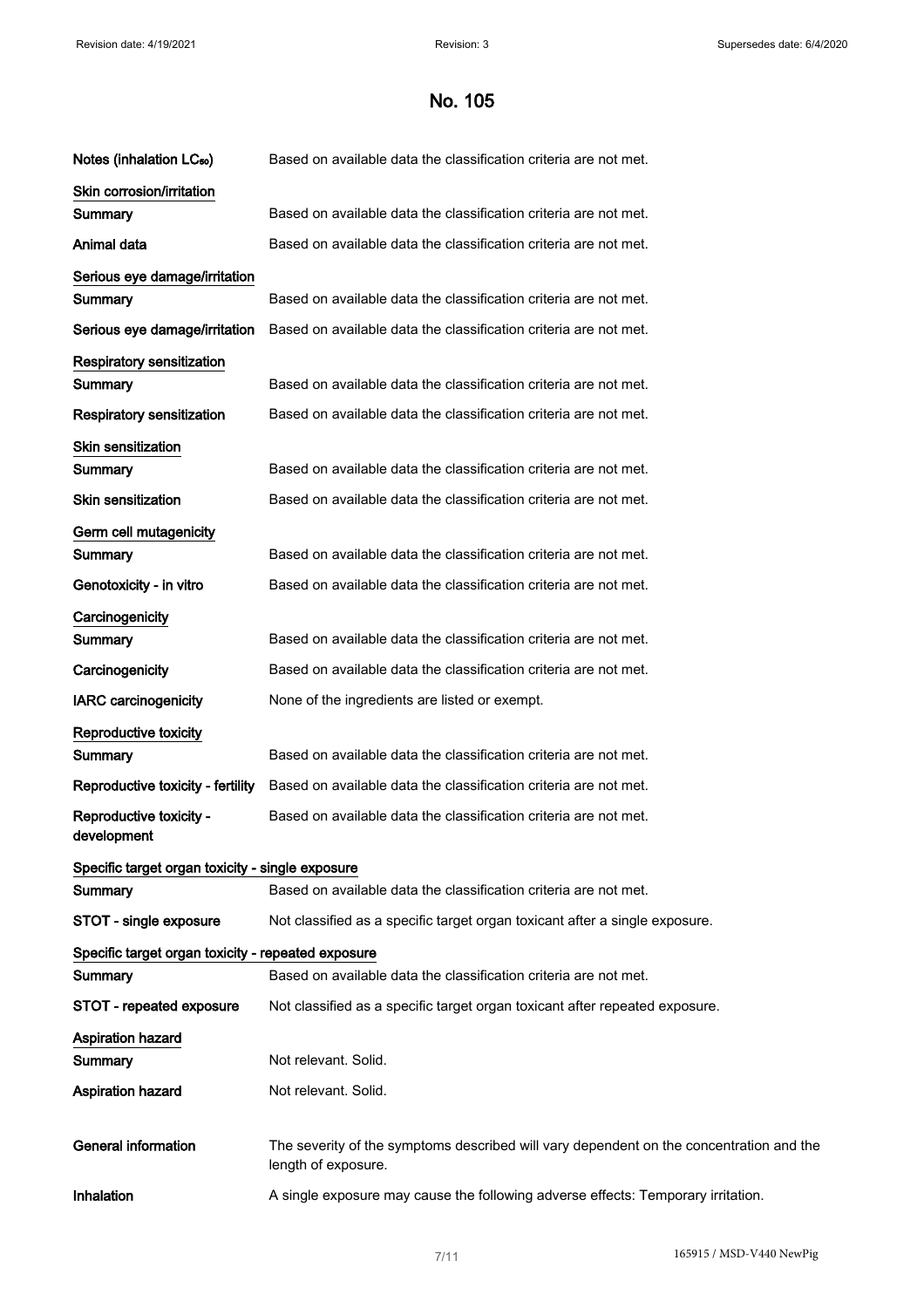| Ingestion                         | May cause discomfort if swallowed. May cause stomach pain or vomiting.                                                                                                                                                                                                                                                                                                                                                                                                                                                                                                                                                                                                                                                                                  |
|-----------------------------------|---------------------------------------------------------------------------------------------------------------------------------------------------------------------------------------------------------------------------------------------------------------------------------------------------------------------------------------------------------------------------------------------------------------------------------------------------------------------------------------------------------------------------------------------------------------------------------------------------------------------------------------------------------------------------------------------------------------------------------------------------------|
| <b>Skin Contact</b>               | Prolonged contact may cause dryness of the skin.                                                                                                                                                                                                                                                                                                                                                                                                                                                                                                                                                                                                                                                                                                        |
| Eye contact                       | May be slightly irritating to eyes.                                                                                                                                                                                                                                                                                                                                                                                                                                                                                                                                                                                                                                                                                                                     |
| Route of exposure                 | Ingestion Inhalation Skin and/or eye contact                                                                                                                                                                                                                                                                                                                                                                                                                                                                                                                                                                                                                                                                                                            |
| <b>Target Organs</b>              | No specific target organs known.                                                                                                                                                                                                                                                                                                                                                                                                                                                                                                                                                                                                                                                                                                                        |
| 12. Ecological information        |                                                                                                                                                                                                                                                                                                                                                                                                                                                                                                                                                                                                                                                                                                                                                         |
| Acute aquatic toxicity            |                                                                                                                                                                                                                                                                                                                                                                                                                                                                                                                                                                                                                                                                                                                                                         |
| <b>Summary</b>                    | Harmful to aquatic life.                                                                                                                                                                                                                                                                                                                                                                                                                                                                                                                                                                                                                                                                                                                                |
| Chronic aquatic toxicity          |                                                                                                                                                                                                                                                                                                                                                                                                                                                                                                                                                                                                                                                                                                                                                         |
| Summary                           | Harmful to aquatic life with long lasting effects.                                                                                                                                                                                                                                                                                                                                                                                                                                                                                                                                                                                                                                                                                                      |
| Persistence and degradability     |                                                                                                                                                                                                                                                                                                                                                                                                                                                                                                                                                                                                                                                                                                                                                         |
| Persistence and degradability     | The degradability of the product is not known.                                                                                                                                                                                                                                                                                                                                                                                                                                                                                                                                                                                                                                                                                                          |
| <b>Bioaccumulative potential</b>  |                                                                                                                                                                                                                                                                                                                                                                                                                                                                                                                                                                                                                                                                                                                                                         |
| <b>Bio-Accumulative Potential</b> | No data available on bioaccumulation.                                                                                                                                                                                                                                                                                                                                                                                                                                                                                                                                                                                                                                                                                                                   |
| <b>Partition coefficient</b>      | Not available.                                                                                                                                                                                                                                                                                                                                                                                                                                                                                                                                                                                                                                                                                                                                          |
| Mobility in soil                  |                                                                                                                                                                                                                                                                                                                                                                                                                                                                                                                                                                                                                                                                                                                                                         |
| <b>Mobility</b>                   | No data available.                                                                                                                                                                                                                                                                                                                                                                                                                                                                                                                                                                                                                                                                                                                                      |
| Other adverse effects             |                                                                                                                                                                                                                                                                                                                                                                                                                                                                                                                                                                                                                                                                                                                                                         |
|                                   |                                                                                                                                                                                                                                                                                                                                                                                                                                                                                                                                                                                                                                                                                                                                                         |
| Other adverse effects             | None known.                                                                                                                                                                                                                                                                                                                                                                                                                                                                                                                                                                                                                                                                                                                                             |
| 13. Disposal considerations       |                                                                                                                                                                                                                                                                                                                                                                                                                                                                                                                                                                                                                                                                                                                                                         |
| Waste treatment methods           |                                                                                                                                                                                                                                                                                                                                                                                                                                                                                                                                                                                                                                                                                                                                                         |
| <b>General information</b>        | The generation of waste should be minimized or avoided wherever possible. Reuse or recycle<br>products wherever possible. This material and its container must be disposed of in a safe<br>way. Disposal of this product, process solutions, residues and by-products should at all times<br>comply with the requirements of environmental protection and waste disposal legislation and<br>any local authority requirements. When handling waste, the safety precautions applying to<br>handling of the product should be considered. Care should be taken when handling emptied<br>containers that have not been thoroughly cleaned or rinsed out. Empty containers or liners<br>may retain some product residues and hence be potentially hazardous. |
| <b>Disposal methods</b>           | Do not empty into drains. Dispose of surplus products and those that cannot be recycled via a<br>licensed waste disposal contractor. Waste, residues, empty containers, discarded work<br>clothes and contaminated cleaning materials should be collected in designated containers,<br>labeled with their contents. Waste packaging should be collected for reuse or recycling.<br>Incineration or landfill should only be considered when recycling is not feasible.                                                                                                                                                                                                                                                                                   |
| 14. Transport information         |                                                                                                                                                                                                                                                                                                                                                                                                                                                                                                                                                                                                                                                                                                                                                         |
| General                           | The product is not covered by international regulations on the transport of dangerous goods<br>(IMDG, IATA, DOT).                                                                                                                                                                                                                                                                                                                                                                                                                                                                                                                                                                                                                                       |
| <b>UN Number</b>                  |                                                                                                                                                                                                                                                                                                                                                                                                                                                                                                                                                                                                                                                                                                                                                         |
| UN No. (International)            | Not applicable.                                                                                                                                                                                                                                                                                                                                                                                                                                                                                                                                                                                                                                                                                                                                         |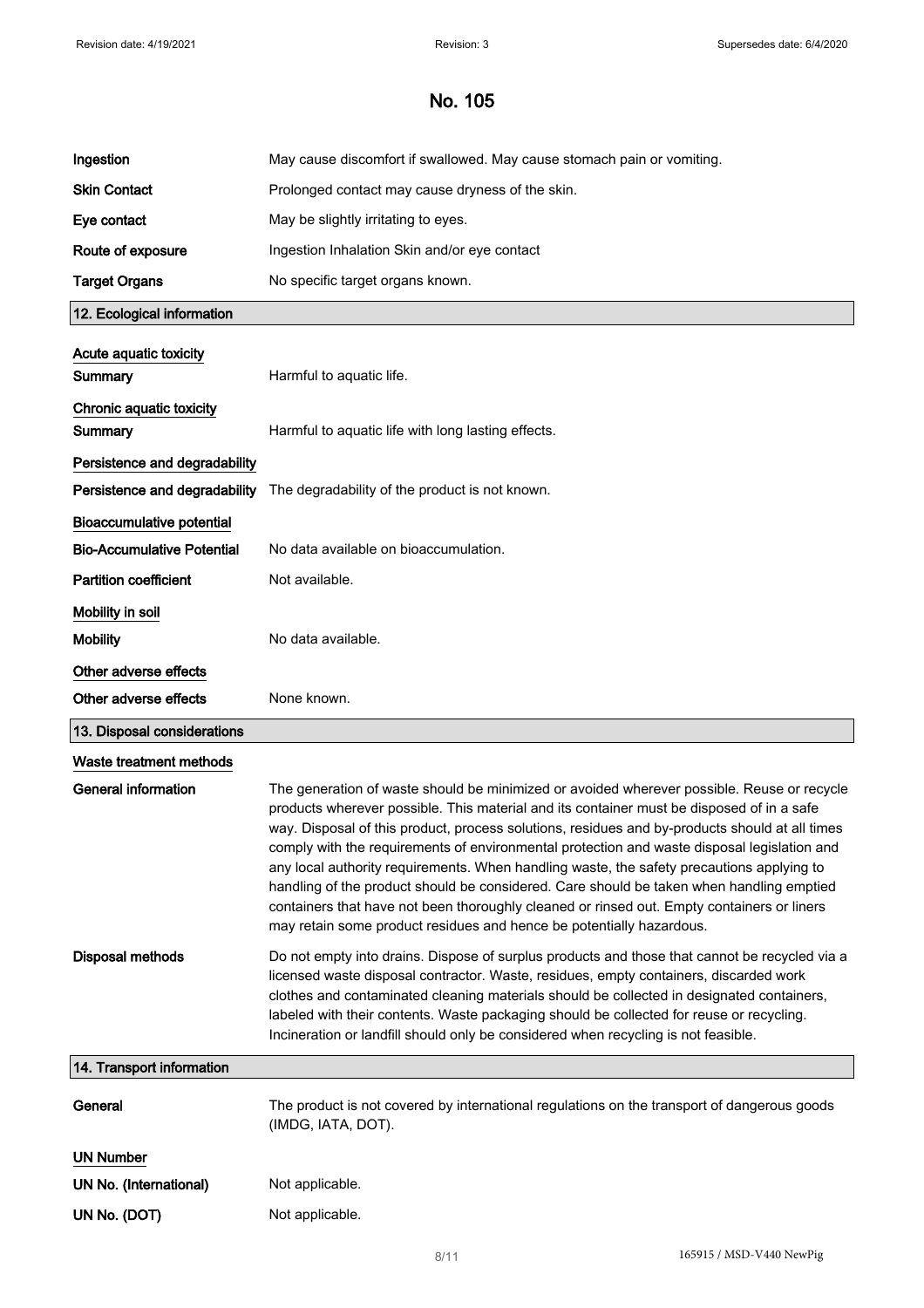| UN proper shipping name                                                                                                                                                 |                                                      |  |
|-------------------------------------------------------------------------------------------------------------------------------------------------------------------------|------------------------------------------------------|--|
| Proper shipping name<br>(International)                                                                                                                                 | Not applicable.                                      |  |
| Proper shipping name (DOT)                                                                                                                                              | Not applicable.                                      |  |
| Transport hazard class(es)                                                                                                                                              |                                                      |  |
| <b>Transport Labels</b><br>(International)                                                                                                                              | No transport warning sign required.                  |  |
| <b>DOT transport labels</b><br>No transport warning sign required.                                                                                                      |                                                      |  |
| Packing group                                                                                                                                                           |                                                      |  |
| Packing group (International)                                                                                                                                           | Not applicable.                                      |  |
| DOT packing group                                                                                                                                                       | Not applicable.                                      |  |
| <b>Environmental hazards</b>                                                                                                                                            |                                                      |  |
| <b>Environmentally Hazardous Substance</b><br>No.                                                                                                                       |                                                      |  |
| Special precautions for user                                                                                                                                            |                                                      |  |
| Not applicable.                                                                                                                                                         |                                                      |  |
| DOT reportable quantity                                                                                                                                                 | Not applicable.                                      |  |
| <b>DOT TIH Zone</b>                                                                                                                                                     | Not applicable.                                      |  |
| Transport in bulk according to<br>Annex II of MARPOL 73/78<br>and the IBC Code                                                                                          | Not applicable.                                      |  |
| 15. Regulatory information                                                                                                                                              |                                                      |  |
| <b>Regulatory References</b>                                                                                                                                            | OSHA Hazard Communication Standard 29 CFR §1910.1200 |  |
| <b>US Federal Regulations</b><br>SARA Section 302 Extremely Hazardous Substances Tier II Threshold Planning Quantities<br>None of the ingredients are listed or exempt. |                                                      |  |
| CERCLA/Superfund, Hazardous Substances/Reportable Quantities (EPA)<br>None of the ingredients are listed or exempt.                                                     |                                                      |  |
| <b>SARA Extremely Hazardous Substances EPCRA Reportable Quantities</b><br>None of the ingredients are listed or exempt.                                                 |                                                      |  |
| <b>SARA 313 Emission Reporting</b><br>The following ingredients are listed or exempt:                                                                                   |                                                      |  |
| zinc oxide<br>1.0%                                                                                                                                                      |                                                      |  |
| <b>CAA Accidental Release Prevention</b>                                                                                                                                |                                                      |  |

None of the ingredients are listed or exempt.

## FDA - Essential Chemical

None of the ingredients are listed or exempt.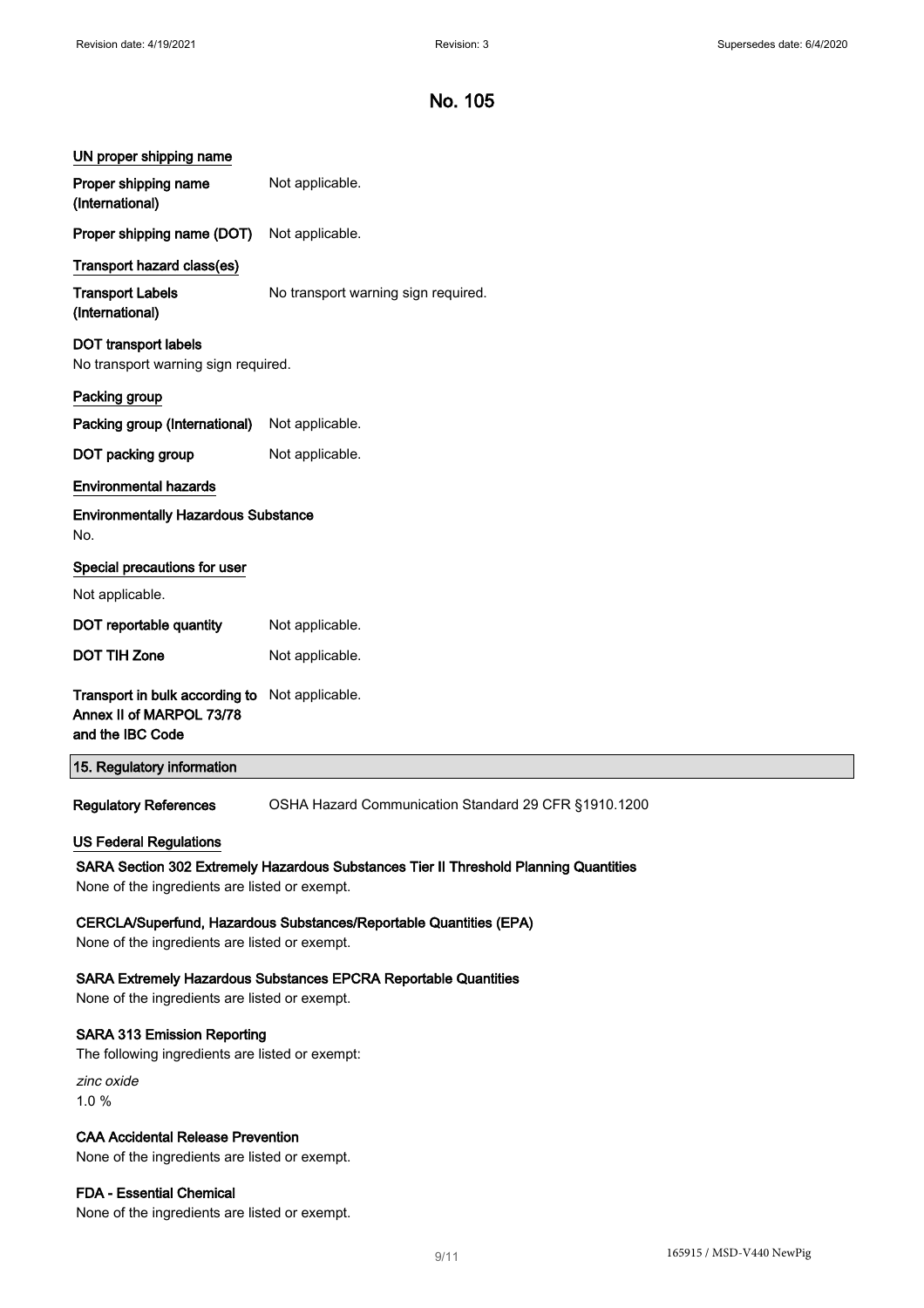#### FDA - Precursor Chemical

None of the ingredients are listed or exempt.

## SARA (311/312) Hazard Categories

None of the ingredients are listed or exempt.

#### OSHA Highly Hazardous Chemicals

None of the ingredients are listed or exempt.

#### US State Regulations

## California Proposition 65 Carcinogens and Reproductive Toxins

None of the ingredients are listed or exempt.

### California Air Toxics "Hot Spots" (A-I)

The following ingredients are listed or exempt:

zinc oxide

## California Air Toxics "Hot Spots" (A-II)

None of the ingredients are listed or exempt.

## California Directors List of Hazardous Substances

The following ingredients are listed or exempt: zinc oxide

### Massachusetts "Right To Know" List

The following ingredients are listed or exempt: zinc oxide

### Rhode Island "Right To Know" List

The following ingredients are listed or exempt: zinc oxide

## Minnesota "Right To Know" List

The following ingredients are listed or exempt: zinc oxide

# New Jersey "Right To Know" List The following ingredients are listed or exempt:

zinc oxide

## Pennsylvania "Right To Know" List

The following ingredients are listed or exempt:

zinc oxide

### Inventories

US - TSCA All the ingredients are listed or exempt.

### US - TSCA 12(b) Export Notification

None of the ingredients are listed or exempt.

### 16. Other information